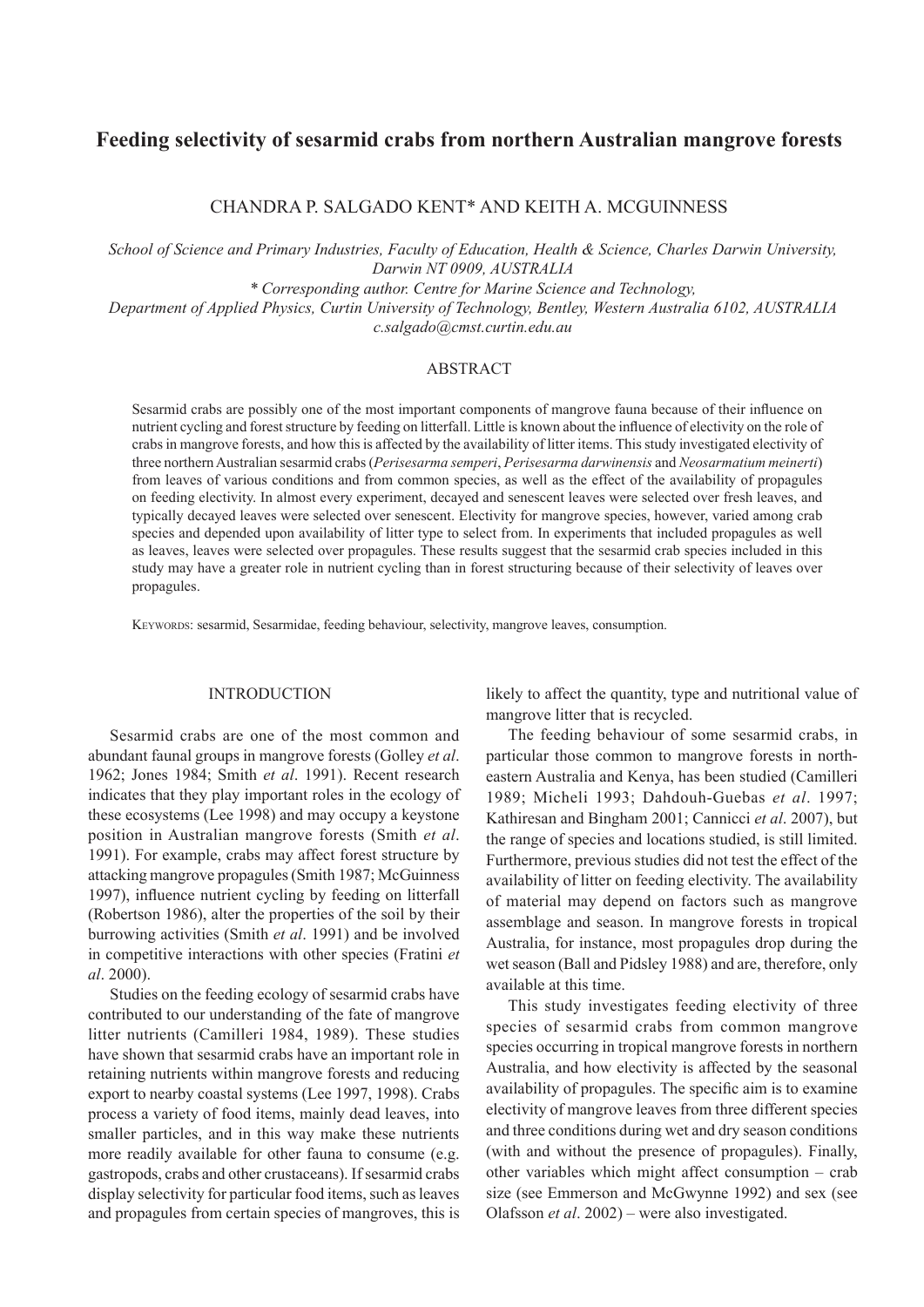### Materials and Methods

**Crabs**. The three most abundant sesarmid crabs in the dominant mangrove assemblages in Darwin Harbour (Salgado Kent 2004) were studied: *Perisesarma semperi*, *P. darwinensis*, and *Neosarmatium meinerti*. *Neosarmatium meinerti* is most abundant in mid to upper shore mixed woodland and hinterland assemblages (Salgado Kent 2004) dominated by *Ceriops australis* and *Avicennia marina* (naming of assemblages follows Brocklehurst and Edmeades 1996). *Perisesarma darwinensis* is common in tidal flat assemblages dominated by *C. australis* but *P. semperi* is found in tidal bank assemblages dominated by *A. marina* and *Rhizophora stylosa* (Salgado Kent 2004; pers. obs.). All crabs were collected from the forest at Jones Creek, Darwin Harbour. Twenty individuals – ten of each sex – of the two *Perisesarma* species were collected by hand: half the crabs were larger, and half smaller, than the average size (1.3 cm in carapace width). Average size did not differ between species and was estimated from 106 crabs that were collected and measured prior to these experiments. *Neosarmatium meinerti* crabs were captured in funneled pitfall traps (similar to pitfall traps used by Warren (1987)). Results for *N. meinerti* did not include analyses on sex and size because only six individuals could be captured, only one of which was female. All crabs were placed in separate containers as soon as possible upon return to the laboratory, to reduce stress and injury, in particular among aggressive competing males.

**Leaf preparation**. The leaves and propagules used in the experiments were taken from the three dominant mangrove species in the four assemblages inhabited by the crabs: *A. marina*, *C. australis* and *R. stylosa*. Leaf conditions included fresh (green leaves), senescent (yellow leaves) and decayed (brown leaves). Fresh and senescent leaves were collected directly from trees. Fresh leaves can frequently occur on the forest floor when storms, which are common in the wet season, knock them down. Decayed leaves were prepared by collecting senescent leaves from trees and leaving these to decompose for fifteen days, enclosed in 2 mm mesh bags tied to mangrove roots (as in Robertson (1988)). All leaves were stored at 4°C for 1 to 1.5 days, until the experiments began. Circular sections of leaf, 2 cm in diameter, were used in experiments here to reduce possible influences of leaf size on electivity (as in Camilleri 1989). Propagules were collected from trees and were also cut into similar sized pieces (to each other and to the leaves).

**Experiment preparation.** All experiments were conducted in a shaded, outdoor laboratory in which crabs experienced a regular diurnal cycle, and conditions similar to those prevailing in the field at that season. Crabs were placed individually into clear, plastic containers, 14 cm in diameter and 10 cm high. A circle 6 cm in diameter in the centre of each container's lid was cut out and this allowed air to enter but prevented the crabs from escaping.

Containers without crabs were included in experiments to control for weight changes due to leaching of dissolved organic matter (DOM) and fungal and microbial activity. Seawater was added to all containers to a level of 0.5 cm and was changed daily (to ensure that lack of moisture was not a factor affecting results, and since the crabs inhabit waterlogged environments). Most habitats where these crabs were prevalent were saturated with water (with the exception of *N. meinerti*). Crabs were starved for 24 hours before each experiment. During the experiments, *Perisesarma* crabs were offered a choice of mangrove material for a period of 12 hours. In each experiment, the amount offered was one disc or piece for each type x species (and each species x condition, for leaves) to be included for testing. The amount of material offered was great enough to allow for detection of significant patterns in electivity, but small enough so that sufficient quantities of material from discs and/or pieces remained to retain information on patterns in electivity. For this reason *N. meinerti* crabs were offered mangrove material for a period of 18 hours, as these crabs took longer to consume a significant amount of material. The material offered to crabs was randomly placed within the containers. Each batch of crabs was used in no more than two experiments to ensure that their condition did not deteriorate significantly and affect the results of the experiments.

**Experiments**. Two experiments were conducted (Table 1). The first included leaves from all three mangrove species and three leaf conditions, and the second included the addition of propagules from all three mangrove species. In mangrove forests of Darwin Harbour, Northern Territory, the dominance of different mangroves species differs among habitats where *N. meinerti*, *P. semperi* and *P. darwinensis* are most abundant. However, all three mangrove species overlap in distribution with the three crab species to various extents (Brocklehurst and Edmeades 1996). Hence, in the natural environment, the chance of encounter of leaves and propagules of these mangrove species by the three species is realistic, and in most cases relatively high.

To test for seasonal differences, experiments were done under wet and dry season conditions (outdoor lab experiments ensured that crabs experienced seasonal changes in humidity and temperature). Dry season experiments used only leaves but wet season experiments used both propagules and leaves. A pilot study found no significant effect of propagule dimension on feeding electivity (Salgado Kent 2004). Each experiment described below simultaneously examined feeding electivity of the different species of crabs. 'Dry Season' experiments were done simultaneously (and in the dry season), and 'Wet Season' experiments were done simultaneously (in the wet season).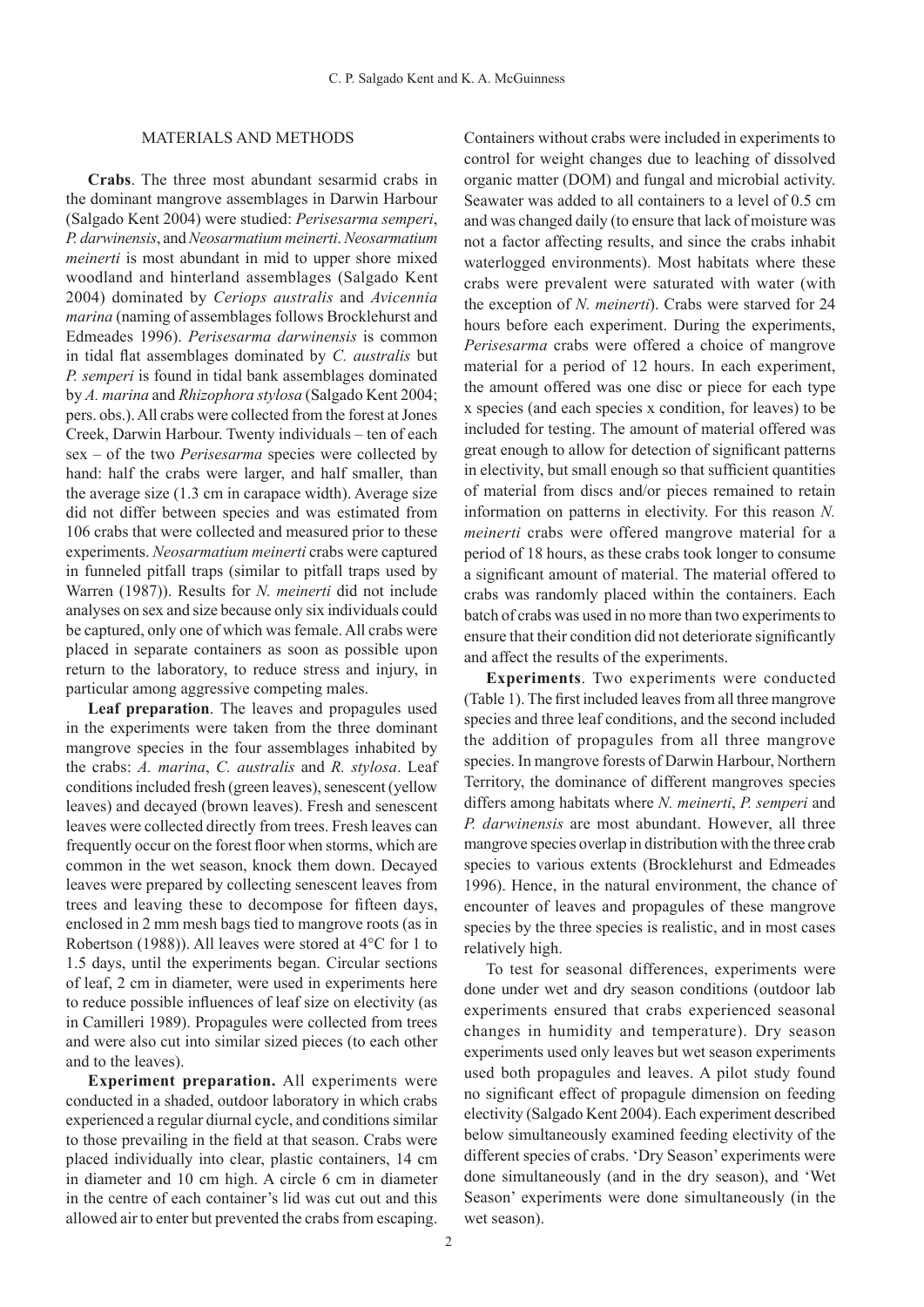**Table 1**. Material included in experiments testing electivity of sesarmids for mangrove leaves and propagules. The mangrove species were Am = *Avicennia marina*; Ca = *Ceriops australis*; Rs = *Rhizophora stylosa*. The sesarmids were Ps = *Perisesarma semperi*; Sd = *Perisesarma darwinensis*; Nm = *Neosarmatium meinerti*. Each experiment included six *N. meinerti* but twenty of each of the other species (half male and half female; half small and half large). See the text for further details

|                   | <b>Electivity on common species</b> |          |           |                                 |           |          |  |
|-------------------|-------------------------------------|----------|-----------|---------------------------------|-----------|----------|--|
| Crab species      | <b>Experiment 1: dry season</b>     |          |           | <b>Experiment 2: wet season</b> |           |          |  |
|                   | Ps                                  | Pd       | Nm        | Ps                              | Pd        | Nm       |  |
|                   | Am                                  | Am       | Am        | Am                              | Am        | Am       |  |
|                   | Ca                                  | Ca       | Ca        | Ca                              | Ca        | Ca       |  |
| Leaf species      | $\rm Rs$                            | $\rm Rs$ | <b>Rs</b> | Rs                              | <b>Rs</b> | $\rm Rs$ |  |
|                   | Fresh                               | Fresh    | Fresh     | Fresh                           | Fresh     | Fresh    |  |
|                   | Senesc.                             | Senesc.  | Senesc.   | Senesc.                         | Senesc.   | Senesc.  |  |
| Leaf condition    | Decay                               | Decay    | Decay     | Decay                           | Decay     | Decay    |  |
|                   |                                     |          |           | Am                              | Am        | Am       |  |
|                   |                                     |          |           | Ca                              | Ca        | Ca       |  |
| Propagule species |                                     |          |           | Rs                              | $\rm Rs$  | $\rm Rs$ |  |

Experiment 1: Electivity of leaves from three mangrove species during dry season conditions. All crab species were offered a choice of nine types of leaves, comprising all combinations of the three species (*C. australis*, *A. marina*  and *R. stylosa*) and three conditions (fresh, senescent, and decayed).

Experiment 2: Electivity of leaves and propagules from three mangrove species during wet season conditions. Experiment 1 was repeated but with pieces of the propagules of all three mangrove species also offered.

**Processing measurements and calculations.**  Consumption was measured in two ways, by weight change and by area removed, and the results of these two methods compared. The material offered had to be weighed wet but the material remaining could be weighed wet or dry. As dry weights were likely to be less variable, the material remaining was dried at 60° C for two days and then weighed. To calculate loss, the initial wet weights were converted to dry weights. This was done by taking wet and dry weights of twenty samples of the leaves and propagules of each species. These samples were then dried at 60° C for two days and remeasured. Regression equations predicting dry weight from wet were then derived and used (all  $R2 > 0.8$ ).

After the experiments, the area processed was calculated by overlaying a clear plastic grid on top of each litter item, counting the total number of  $5 \times 5$  mm squares that each leaf disc originally filled and the number of squares consumed. The percent of area processed was converted into dry weight processed by multiplying percent area by the converted initial leaf dry weights.

The weight loss in control treatments (treatments with no crabs) was subtracted from the weight loss of leaves and propagules in treatments with crabs, to correct for weight loss of propagules and leaves due to leaching of DOM and fungal and microbial activity.

**Statistical analyses.** As the crabs were presented with an array of choices simultaneously in each experiment, the amounts of the different items consumed may not be independent (e.g. greater consumption of one item is likely to result in reduced consumption of others). Because of this, repeated measures analysis of variance (ANOVA) was used for analysing all data in this study. Assumptions for ANOVA were tested with Cochran's homogeneity of variances test and data were transformed when appropriate. Mauchley's Sphericity test was used to check the assumptions required for repeated measures ANOVA and, when these could not be met, the Greenhouse Geisser correction was applied (Winer *et al*. 1991).

Several analyses were done: each included as many factors as possible (chosen to test hypotheses a priori) so as to limit the total number required. Data for *P. semperi*  and *P. darwinensis* in Experiments 1 and 2 could be analysed together as the same numbers, sizes and sexes of crabs were used and all were offered similar choices. Analyses including crab size were based on absolute mean consumption rates for the two groups (and was not weight specific). Data for *N. meinerti* in Experiments 1 and 2 had to be analysed separately as the choices offered to the crabs differed. For all experiments, two sets of analyses were done. One set compared the seasons but used only the data for leaves (as propagules were not offered in the dry season). The second set considered only the wet season but included the data for propagules.

Factors in analyses varied, depending upon the design, but included season (wet, dry), crab species (*P. semperi, P. darwinensis*), crab sex (male, female), size class of crab (small, large), species of material (*A. marina, R. stylosa, C. australis*) and type/condition of material (fresh, senescent or decayed leaf; propagule). Some of the resulting analyses were complex (i.e. Table 3). Inspection of every higher order interaction in such analyses is likely to be tedious and potentially unrewarding. Following Mead (1988), our interpretation of such analyses focused on sources of variation which were significant and which, judged by the magnitude of the relevant mean square, accounted for a substantial proportion of the variance.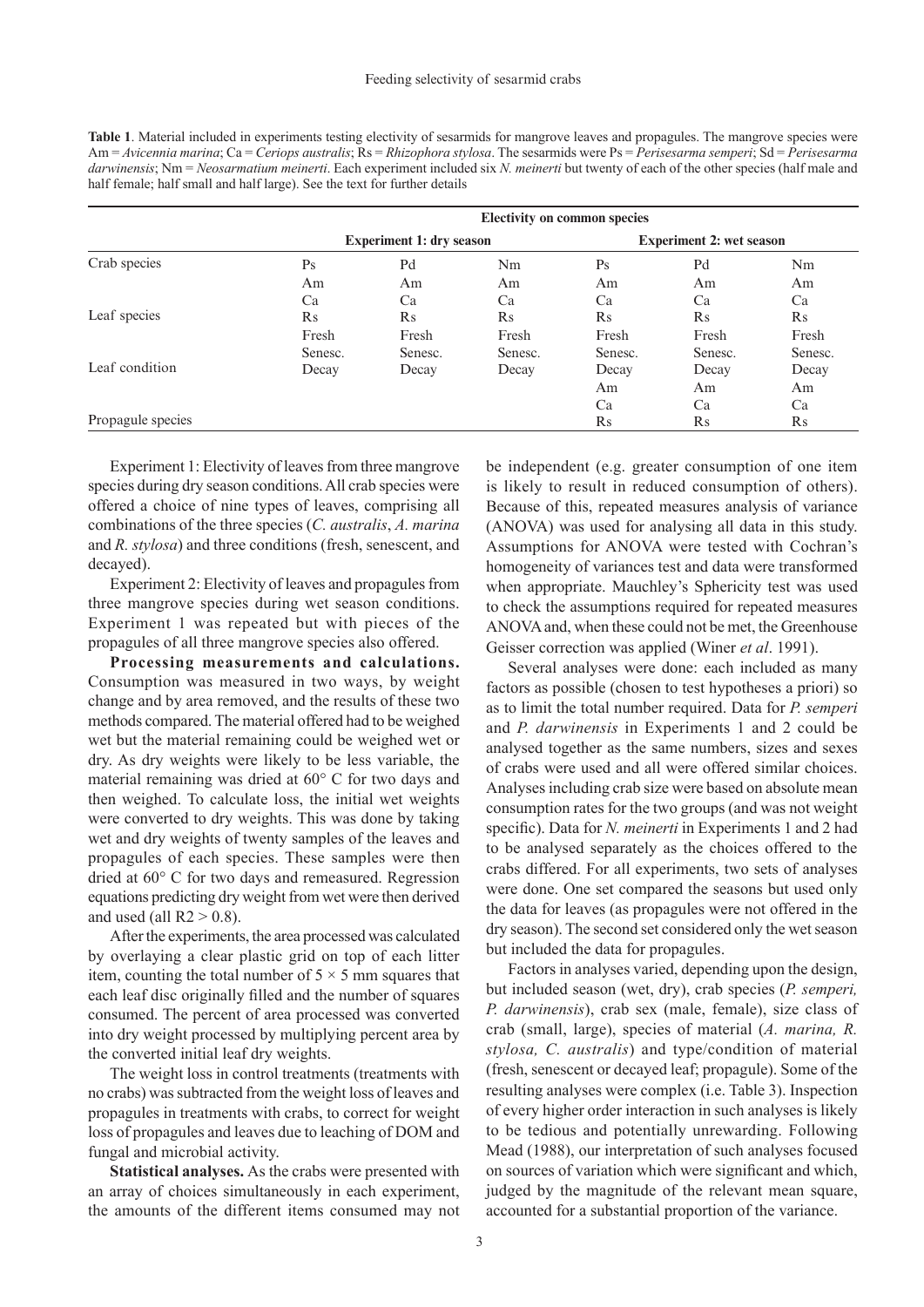

**Fig. 1**. Consumption of material (g dry weight per 12 hours) from three mangrove species – *A. marina*, *R. stylosa* and *C. australis* – by *N. meinerti*  in electivity experiments (mean + SE). Note change in y-axis scale on graph for Experiment 2 (E2). For further details see Table 1.

#### **RESULTS**

**Comparison of analyses based on leaf weight processed and leaf area processed**. Overall, results from analyses based on weight and area were usually very similar, although analyses of area consumed gave more significant effects in statistical analyses. This was probably due to greater variability in estimates based on weight (than on area). With measurements based on weight, the initial observations, as they were of wet weights, were likely to be more variable and the conversion of these to dry weight, using the regression equations, probably introduced additional error. As there were relatively few such differences, and they did not affect the overall interpretation of the experiments, results in the rest of the study are presented here from weights estimated from area consumed.

*Neosarmatium meinerti.* Processing of leaves, in general, depended upon the season, species and type/condition of material when crabs were offered (see Table 2 for specific factors affecting processing in each experiment; Figure 1). The amount of decayed leaves processed was nearly always greater than that of senescent or fresh leaves, with the latter usually least preferred. Crabs processed more *R. stylosa* than *A. marina* or *C. australis*, particularly in the wet season when processing of some items increased markedly (Figure 1: E1 v E2).

When propagules were offered with leaves (Experiments 2), processing still depended upon the species and type/ condition of material (Table 2). Of the propagules, only *A. marina* were processed and only in moderate amounts; senescent and decayed leaves were processed in greater quantities.

*Perisesarma semperi.* Patterns in processing of leaves by *P. semperi* were complex, with numerous interactions between the different factors in the analysis (Table 3). Judged by the magnitude of the mean squares, the major effects were of the species and type/condition of material, and their interaction, and the interaction between crab size and season. The overall pattern of results was very similar to that seen with *N. meinerti* – greater processing of decayed

material than the other types, and of *R. stylosa* than of the other species – although there was no increased processing in the wet season (Figure 2: E1 v E2). An interaction between season and crab size (Table 3) occurred because large crabs processed more leaf material in the dry season than small crabs, but there was no difference between sizes in the wet (means =  $0.015$  g/12 hours for large crabs in the dry season, and  $0.007$  g/12 hours for small;  $0.019$  g/12 hours for large crabs in the wet season, and  $0.020$  g/12 hours for small). Interactions between size, season and other factors (Table 3), however, indicate that the strength of this pattern depends on the crab and mangrove species, and the condition of the material. Interactions with crab sex were also significant, although of less importance (Table 3).

When propagules were offered, the results were again similar to those for *N. meinerti*: a moderate amount of *A. marina* propagules was processed while other species were ignored (Figure 2: E2). In Experiment 2,

**Table 2.** Results of repeated measures analyses of variance of amount of material processed (weights based on areas) by *Neosarmatium meinerti* in all experiments using all common species (E1, E2). The table gives the df, MS and significance  $(* = P < 0.05;$ \*\*\*  $= P < 0.001$ ) for two analyses: the first used data for leaves only but included two seasons (wet and dry); the second used data for leaves and propagules but only for the wet season. Only the main effects and significant interactions are shown. Effects with fractional df have the Geisser-Greenhouse correction applied. See Table 1 for further information on the design of the experiments.

|                                  | <b>Leaves only:</b><br>E1, E2 |          |       | <b>Electivity for common species</b><br>Leaves,<br>propagules: E2 |  |  |
|----------------------------------|-------------------------------|----------|-------|-------------------------------------------------------------------|--|--|
| Factor                           | df                            | MS       | df    | MS                                                                |  |  |
| Season                           | 1,9                           | 0.032    |       |                                                                   |  |  |
| Species (Sp) of<br>material      | 1.25, 18                      | 0.076    | 2, 10 | $0.730*$                                                          |  |  |
| Type/Condition of<br>material    | 2, 18                         | $0.075*$ | 3, 15 | $0.901***$                                                        |  |  |
| Season $\times$ Sp               | 2, 18                         | 0.013    |       |                                                                   |  |  |
| Season $\times$ Type             | 2, 18                         | $0.102*$ |       |                                                                   |  |  |
| $Sp \times Type$                 | 4, 36                         | 0.025    | 6, 30 | 0.230                                                             |  |  |
| Season $\times$ Sp $\times$ Type | 4, 36                         | $0.066*$ |       |                                                                   |  |  |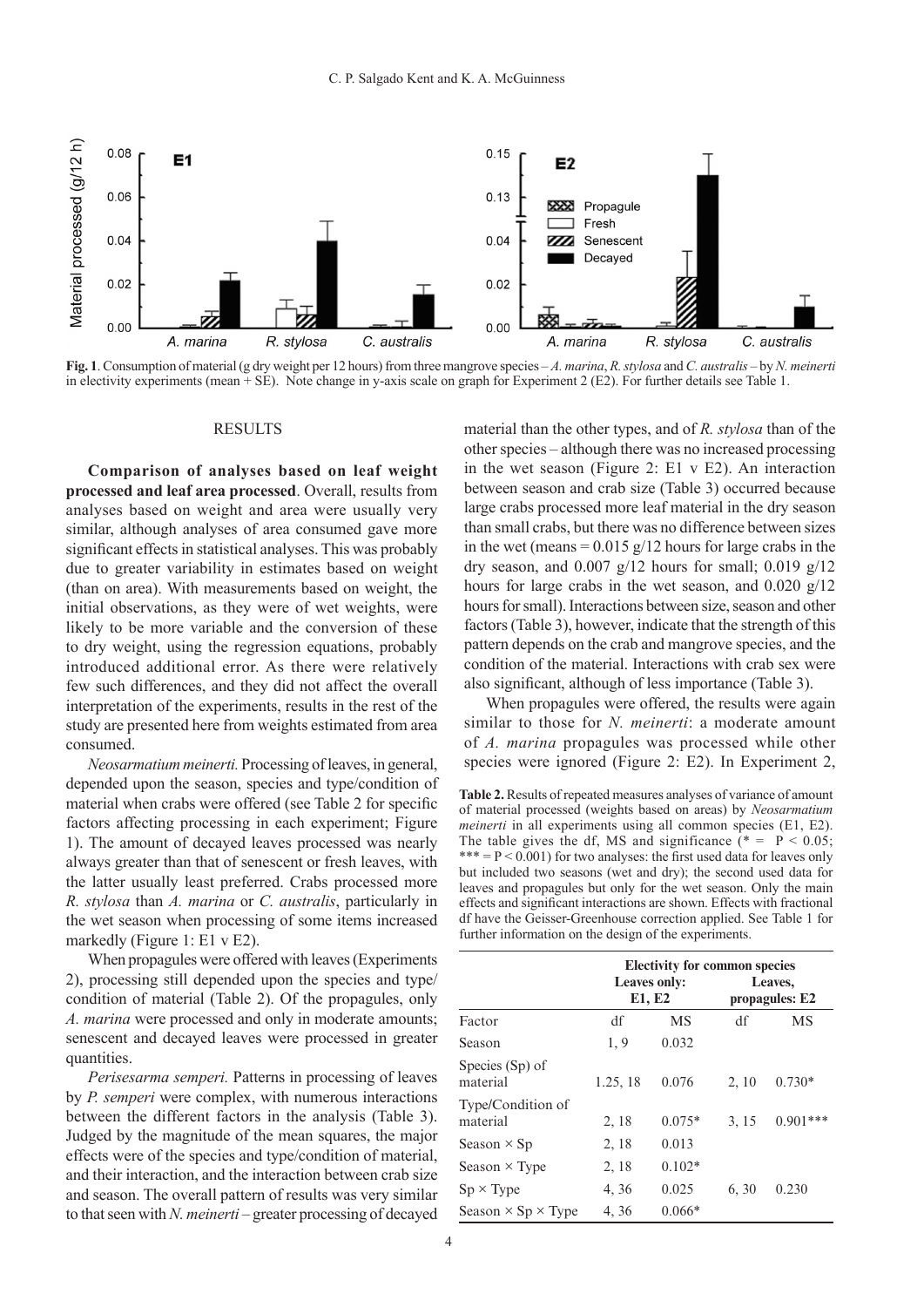

**Fig. 2.** Consumption of material (g dry weight per 12 hours) from three mangrove species – *A. marina*, R*. stylosa* and *C. australis* – by *P. semperi* in electivity experiments (mean + SE).

when materials including propagules were offered, there was a substantial effect of crab size (Table 3), but the interactions indicated that the pattern was only observed for *P. darwinensis* (see below).

*Perisesarma darwinensis.* Results for the consumption of commonly available species by *P. darwinensis* were broadly similar to those of the other two crab species (Table 3; Fig. 3) – the major effects were of the species and type/ condition of material and their interaction – but there were differences in detail. While *P. darwinensis* still tended to consume greater amounts of decayed leaves, greater amounts of senescent and even fresh, leaves were taken by this species (Fig. 3). In fact, in the dry season, roughly equal amounts of all three types of *C. australis* leaves were taken; and there was similar consumption of *R. stylosa*  decayed, and *A. marina* senescent and decayed, leaves (Fig. 3: E1). As with *N. meinerti*, there was a markedly increased consumption of *R. stylosa* material in the wet season (Fig. 3: E2). In contrast to the dry season, fresh and senescent *C. australis* leaves were not taken at this time.

In Experiment 2, as noted above, when commonly available materials, including propagules, were offered there was a substantial effect of crab size (Table 3), with large crabs processing more material than smaller

|                                                                                                                                          | Table 3. Results of repeated measures analyses of variance of amount of material processed (weights based on areas) by Perisesarma semperi |
|------------------------------------------------------------------------------------------------------------------------------------------|--------------------------------------------------------------------------------------------------------------------------------------------|
| and <i>P. darwinensis</i> in Experiments 1 and 2. See Table 1 for the design of the experiments and Table 2 for the format of the table. |                                                                                                                                            |

|                                                                           | Leaves only: E1, E2 |             | Leaves, propagules: E2 |             |
|---------------------------------------------------------------------------|---------------------|-------------|------------------------|-------------|
| Source                                                                    | df                  | <b>MS</b>   | df                     | MS          |
| Season                                                                    | 1,60                | 0.018       |                        |             |
| Crab species                                                              | 1,60                | $0.055*$    | 1,28                   | $0.198*$    |
| Sex of crab                                                               | 1,60                | 0.031       | 1,28                   | 0.036       |
| Size class of crab                                                        | 1,60                | 0.009       | 1,28                   | $0.578**$   |
| Species (Sp) of material                                                  | 1.31, 120           | $0.337$ *** | 1.6, 56                | $1.416***$  |
| Type/Condition of material                                                | 1.46, 120           | $0.826$ *** | 2.25, 84               | $1.871**$   |
| Season $\times$ Size                                                      | 1,60                | $0.152$ *** |                        |             |
| $Sex \times Sp$                                                           | 1.31, 120           | $0.032*$    | 1.6, 56                | 0.055       |
| $Sex \times Type$                                                         | 1.46, 120           | $0.049**$   | 2.25, 84               | 0.049       |
| $Sp \times Type$                                                          | 4, 240              | $0.140**$   | 6,168                  | $1.004$ *** |
| Season $\times$ Size $\times$ Sp                                          | 1.31, 120           | $0.054$ **  |                        |             |
| $Crab \times Sex \times Type$                                             | 1.46, 120           | $0.036*$    | 2.25, 84               | $0.148*$    |
| Season $\times$ Size $\times$ Type                                        | 1.46, 120           | $0.072**$   |                        |             |
| $Crab \times Size \times Type$                                            | 1.46, 120           | 0.005       | 2.25, 84               | $0.172*$    |
| $Sex \times Size \times Type$                                             | 1.46, 120           | 0.024       | 2.25, 84               | $0.192*$    |
| $Crab \times Sp \times Type$                                              | 4, 240              | $0.045$ *** | 6,168                  | 0.071       |
| $Sex \times Sp \times Type$                                               | 4, 240              | $0.023*$    | 6,168                  | 0.025       |
| Season $\times$ Crab $\times$ Size $\times$ Type                          | 1.46, 120           | $0.031*$    |                        |             |
| Season $\times$ Sex $\times$ Size $\times$ Type                           | 1.46, 120           | $0.021$ *   |                        |             |
| $Crab \times Sex \times Sp \times Type$                                   | 4, 240              | $0.047$ *** | 6, 168                 | 0.063       |
| Season $\times$ Size $\times$ Sp $\times$ Type                            | 4, 240              | $0.053$ *** |                        |             |
| $Sex \times Size \times Sp \times Type$                                   | 4, 240              | 0.002       | 6,168                  | $0.166**$   |
| Season $\times$ Crab $\times$ Sex $\times$ Size $\times$ Sp               | 1.31, 120           | $0.046**$   |                        |             |
| Season $\times$ Crab $\times$ Sex $\times$ Size $\times$ Type             | 1.46, 120           | $0.038 *$   |                        |             |
| Season $\times$ Sex $\times$ Size $\times$ Sp $\times$ Type               | 4, 240              | $0.035**$   |                        |             |
| Season $\times$ Crab $\times$ Sex $\times$ Size $\times$ Sp $\times$ Type | 4,240               | $0.043**$   |                        |             |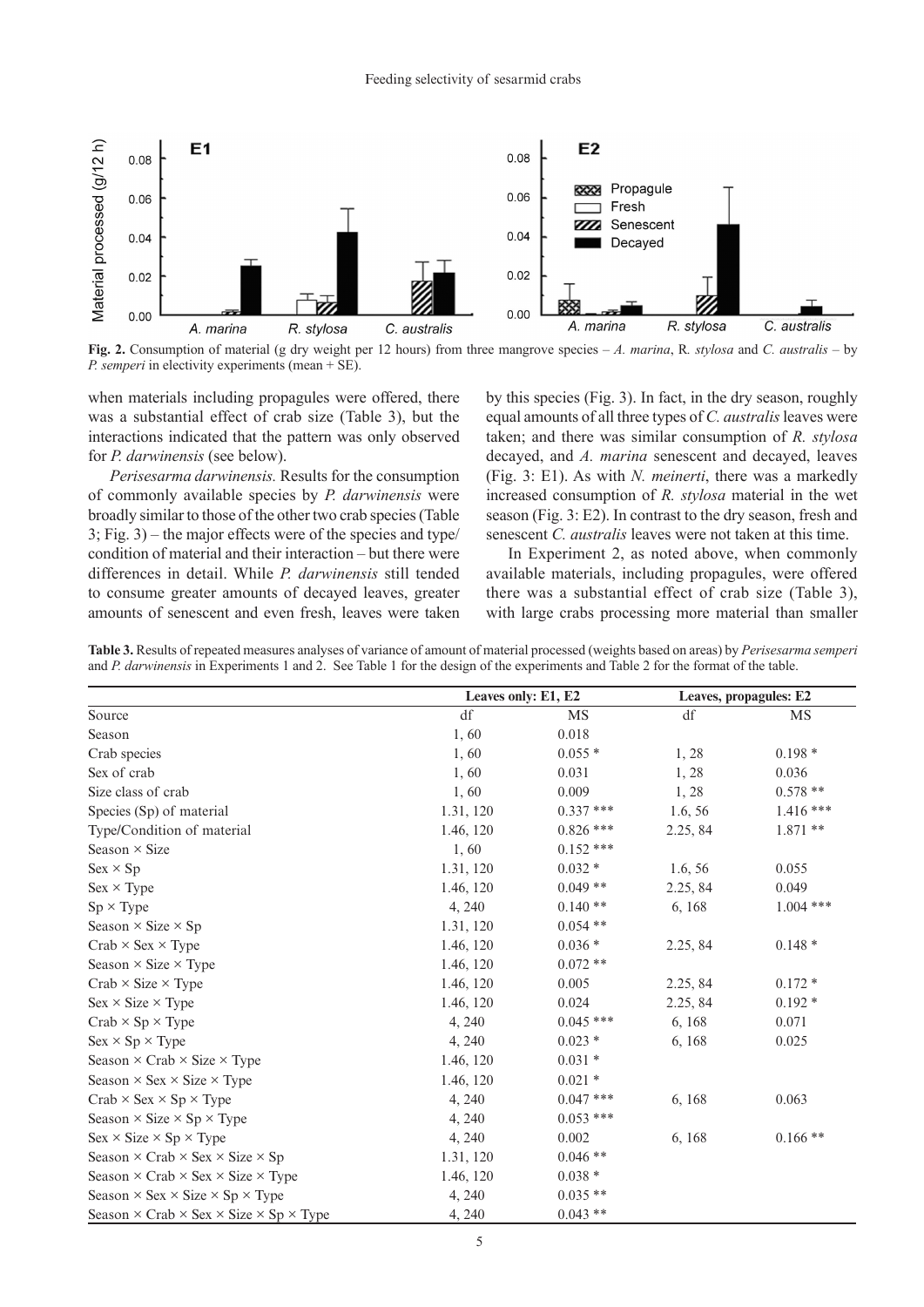

**Fig. 3.** Consumption of material (g dry weight per 12 hours) from three mangrove species – *A. marina*, *R. stylosa* and *C. australis* – by *P. darwinensis* in electivity experiments (mean + SE). Note change in y-axis scale on graph for Experiment 2 (E2). For further details see Table 1.

crabs (means =  $0.013$  g/12 hours, and  $0.002$  g/12 hours, respectively).

### **DISCUSSION**

A common trend in the present study was selectivity for older material. When offered common species, *N.meinerti*  and *P. semperi* consumed more decayed *R. stylosa* leaves than any of the other options (Table 4). *Perisesarma darwinensis* displayed a similar pattern in the wet season, although not in the dry. The second and third most consumed materials were also usually decayed or senescent leaves, although *P. darwinensis* electivity again differed in the dry season. Other studies have documented similar electivity for older material. In northeastern Australia, Camilleri (1989) found *Sesarma erythodactyla* preferred aged leaves to freshly fallen leaves and Micheli (1993) found *Sesarma messa* preferred decayed leaves over senescent leaves. In Kenya, *Neosarmatium smithii* (=*Sesarma smithii*) preferred old or decaying leaves over young leaves (Micheli 1991; Table 5). Ashton (2002), however, found two Malaysian species, *Sesarma eumolpe* and *Sesarma onychophorum*, preferred fresh to senescent *Avicennia officinalis* leaves.

Studies have shown that decaying leaves have a lower concentration of tannins than fresh leaves, so may be more easily digested and preferred for this reason (Giddins *et* 

**Table 4.** Summary of electivity exhibited by the three species of sesarmids. Am =  $A$ . *marina*; Ca =  $C$ . *australis*; Rs =  $R$ . *stylosa*; f = fresh leaf;  $s =$  senescent leaf;  $d =$  decayed leaf;  $p =$  propagule.

| 1st                                                                                                          |                           |                 |
|--------------------------------------------------------------------------------------------------------------|---------------------------|-----------------|
| choice                                                                                                       | 2 <sub>nd</sub><br>choice | 3rd<br>choice   |
| $d-Rs$                                                                                                       | $d$ -Am                   | $d$ –Ca         |
| $d-Rs$                                                                                                       | $d-Am$                    | d-Ca.<br>s-Ca   |
| $d$ -Am                                                                                                      | $f$ –Ca                   | several         |
| $d-Rs$                                                                                                       | $s-Rs$                    | d-Ca.<br>$p-Am$ |
| $d-Rs$                                                                                                       | s-Rs.<br>$p-Am$           |                 |
| $d-Rs$                                                                                                       | $s-Rs$                    | d–Ca            |
| <b>Species</b><br>N. meinerti<br>P. semperi<br>P. darwinensis<br>N. meinerti<br>P. semperi<br>P. darwinensis |                           |                 |

*al*. 1986; Neilson *et al*.1986). A study by Micheli (1993), testing for the effects of tannin, found no significant correlation on the feeding preferences of *N. smithii* and *S. messa*. These tests were, however, done with senescent, rather than decaying, leaves (including *R. stylosa, C. australis* and *A. marina*) and Robertson (1988) found that the tannin content of these leaves decreased rapidly over the first 14 days of decomposition. Thus, the range of tannin concentrations in senescent leaves might not be large enough to affect electivity.

Studies of sesarmid electivity for material from different mangrove species, in contrast to material of different ages, have given more variable results. Micheli (1993) found that *N. smithii* preferred *R. stylosa* to *A. marina*, *Bruguiera exaristata* and *C. australis*; results similar to *P. semperi* here. Camilleri (1989) found *S. erythrodactyla* selected *R. stylosa* least, after *A. marina* and *B. exaristata*. Ashton (2002), with *S. eumolpe* and *S. onychophorum*, found a preference for *A. officinalis* but only in fresh leaves. With *S. messa*, however, Micheli (1993) found no significant preference among the species tested and Dahdouh-Guebas *et al*. (1997), studying *N. meinerti* in Kenya, also found no preference, although only fresh material was offered. Olafsson *et al*. (2002), however, also tested *N. meinerti* from Kenya and obtained results similar to Camilleri (1989) for *S. erythrodactyla*. Greater electivity of *A. marina*, as also exhibited on occasion by *P. darwinensis* in the present study, can be explained by the particularly low tannin and high nitrogen levels characteristic of this species (Robertson 1988; Camilleri 1989; Michelli 1993). Leaf nitrogen, in particular, is usually a reliable predictor of herbivore preference in both laboratory and field situations (Perez-Harguindeguy *et al*. 2003). Mature leaves from *A. marina*  in Darwin Harbour have been shown to have significantly higher nitrogen than *R. stylosa* and *C. australis* (Coupland 2002). *Rhizophora stylosa* leaves, in contrast, have lower nitrogen concentrations and higher percentage of tannin, than *A. marina* (Robertson 1988; Coupland 2002) and electivity for this species is more difficult to explain.

Camilleri (1989) found that crabs preferred thicker *R.stylosa* leaves, so other leaf attributes may be influential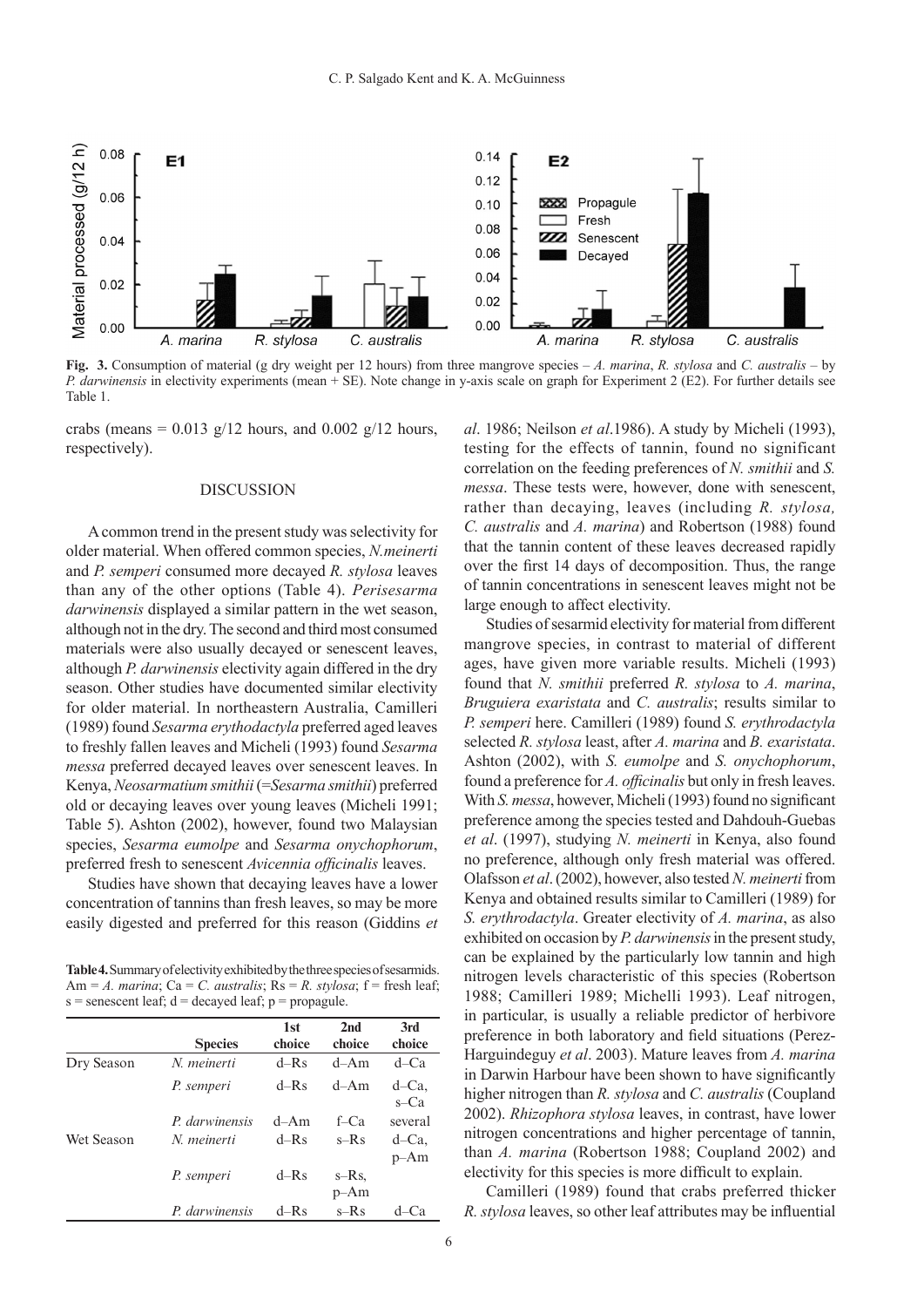**Table 5**. Summary of electivity/preferences for leaves of different species and conditions exhibited by sesarmid crabs in other studies. Am = *A. marina*; Ca = *C. australis*; Ct = *C. tagal*; Bg = *Bruguiera gymnorhiza*; Be = B*. exaristata*; Rm = *R. mucronata*; Rs = *R. stylosa*; Sa = *Sonneratia alba*; f = fresh leaf; s = senescent leaf; d = decayed leaf; Nm = *N. meinerti*; Ns = *N. smithi*; Sm = *S. messa*; Se = *S. erythrodactyla*; Cc *= C. carnifex*. Note: all species/conditions that were used in the trials are included below. \*No pattern in electivity/preference.

| <b>Study</b>        | <b>Field/lab</b> | <b>Species</b> | 1st choice                             | 2nd choice                |         |         | 3rd choice 4th choice 5th choice |
|---------------------|------------------|----------------|----------------------------------------|---------------------------|---------|---------|----------------------------------|
| Steinke et al. 1993 | Field            | Nm             | $s-Bg$                                 | s-Am                      | $f-Bg$  | f-Am    |                                  |
| Giddins et al. 1986 | Lab              | <b>Ns</b>      | $d$ –Ct                                | $s$ –Ct                   | $f$ –Ct |         |                                  |
| Micheli 1993        | Lab              | Sm             | $s$ -Am, $s$ -Rs, $s$ -Ct, $s$ -Be $*$ |                           |         |         |                                  |
|                     | Lab              | Nm             | $s-Rs$                                 | $s-Am$ , $s- Ct$ , $s-Be$ |         |         |                                  |
|                     | Lab              | <sub>Sm</sub>  | $d-Am$ , $d-Rs$ , $d- Ct$ , $d-Be$     | s-Am, s-Rs, s-Ct, s-Be    |         |         |                                  |
|                     | Field            | Nm/Sm          | s-Ct                                   | s-Rs, s-Re, s-Am          |         |         |                                  |
| Camilleri 1989      | Lab              | <b>Se</b>      | $d$ -Am                                | $d - Bg$                  | $d-Rs$  | s-Am    | $s-Bg$ ; $s-Rs$                  |
|                     | Lab              | <b>Se</b>      | f-Am, d-Am                             | s-Am                      |         |         |                                  |
|                     | Lab              | <b>Se</b>      | $d-Rs$                                 | $s-Rs$                    |         |         |                                  |
| Micheli et al. 1991 | Lab              | Cc             | $s-Bg$                                 | s-Sa                      | s-Rm    | $s$ -Ct | s-Am                             |
|                     | Lab              | Nm             | $s-Bg, s-Sa, s-Rm, s-Ct, s-Am*$        |                           |         |         |                                  |

(such as moisture, fibre content and other chemical constituents). Kennish and Williams (1997), in a study of the tropical rocky shore crab *Grapsus albolineatus*, concluded that algal morphology, through effects on feeding efficiency, was more important than nutritional value or digestibility. And Chavanich and Harris (2002) suggested that several factors, including morphology and nutritional value, probably influenced the feeding preferences of the subtidal gastropod *Lacuna vincta*. Previous experience by the crabs may also be important (Perez-Harguindeguy *et al*. 2003) and explain some of the varying results for *N. meinerti* which has shown no particular pattern in electivity (Micheli *et al*. 1991; Dahdouh-Guebas *et al*. 1997) and electivity for (Olafsson *et al*. 2002) and against (Steinke *et al*. 1993; this study) *A. marina*. It does not, however, appear to hold true for crabs in the present study, since they did not usually, when offered a range of common species, select species from the assemblage in which they were most abundant (in contrast to the results of Ashton ((2002)).

Crab electivity within a restricted range of material, representative of probable encounter rates, may differ from electivity when all mangrove leaves and conditions are offered in equal proportions. In a recent study on the gypsy moth (*Lymatria dispar*) for example, Raffa *et al*. (2002) found that results could be affected by the combination and arrangement of choices, and also by total consumption. Perez-Harguindeguy *et al*. (2003) concluded that laboratory preference experiments can predict relationships in the field, but ecological factors such as variations in accessibility and specialised plant-herbivore relationships can cause differences. However, according to the model they developed, predictions are likely to be reliable for generalist herbivores and plants of high accessibility, both conditions which apply here to various extents. Together, these points suggest that strong, general trends, such as the electivity for older material, are likely to apply in the field. In contrast, more precise distinctions between species and ages of material may be situation specific. Further study of weight specific consumption rates, and experiments offering different proportions of materials would shed light on the different patterns observed here.

Given the importance of sesarmid crabs as propagule predators (Smith 1987; McGuinness 1997; Lee 1998), the limited consumption of propagules in the present study, particularly by *N. meinerti*, is surprising. The *Perisesarma* species may be too small to deal effectively with propagules but *N. meinerti* is known to consume them in the field (McGuinness 1997; Dahdouh-Guebas *et al*. 1997). On the basis of these results, however, leaf material is preferred, when it is available. Further, studies have found from 75% (Steinke *et al*. 1993) to 90% (Dahdouh-Guebas *et al*. 1997) of the material in *N. meinerti* stomachs to be leaf material, although Skov and Hartnoll (2002) reported only 10% of crabs feeding on leaves compared to 76% feeding on mud. In part the difference may result from the differing digestibility of material: this would be consistent with the results of Bouillon *et al*. (2002) whose stable isotope studies indicated that sesarmid crabs fed on a wider range of material than just mangrove leaves.

Effects of size and sex of crab were inconsistent, although in accordance with previous results. Emmerson and McGwynne (1992) reported a correlation between size and consumption for *N. meinerti* in southern Africa. Furthermore, Olafsson *et al*. (2002) found greater consumption by female crabs, and they suggested this could be due to either the difference in size between the sexes, with females being smaller and having a higher potential for energy loss, or to reproductive demands. The latter explanation is perhaps more likely as size was controlled in experiments here. Further, Micheli (1993) observed more ovigerous crabs during the late dry season and this might partially explain greater consumption at this time.

In conclusion, this study confirms the general pattern in electivity of sesarmids for older material observed in most other studies but also demonstrates that the range, and types, of material offered can affect electivity. The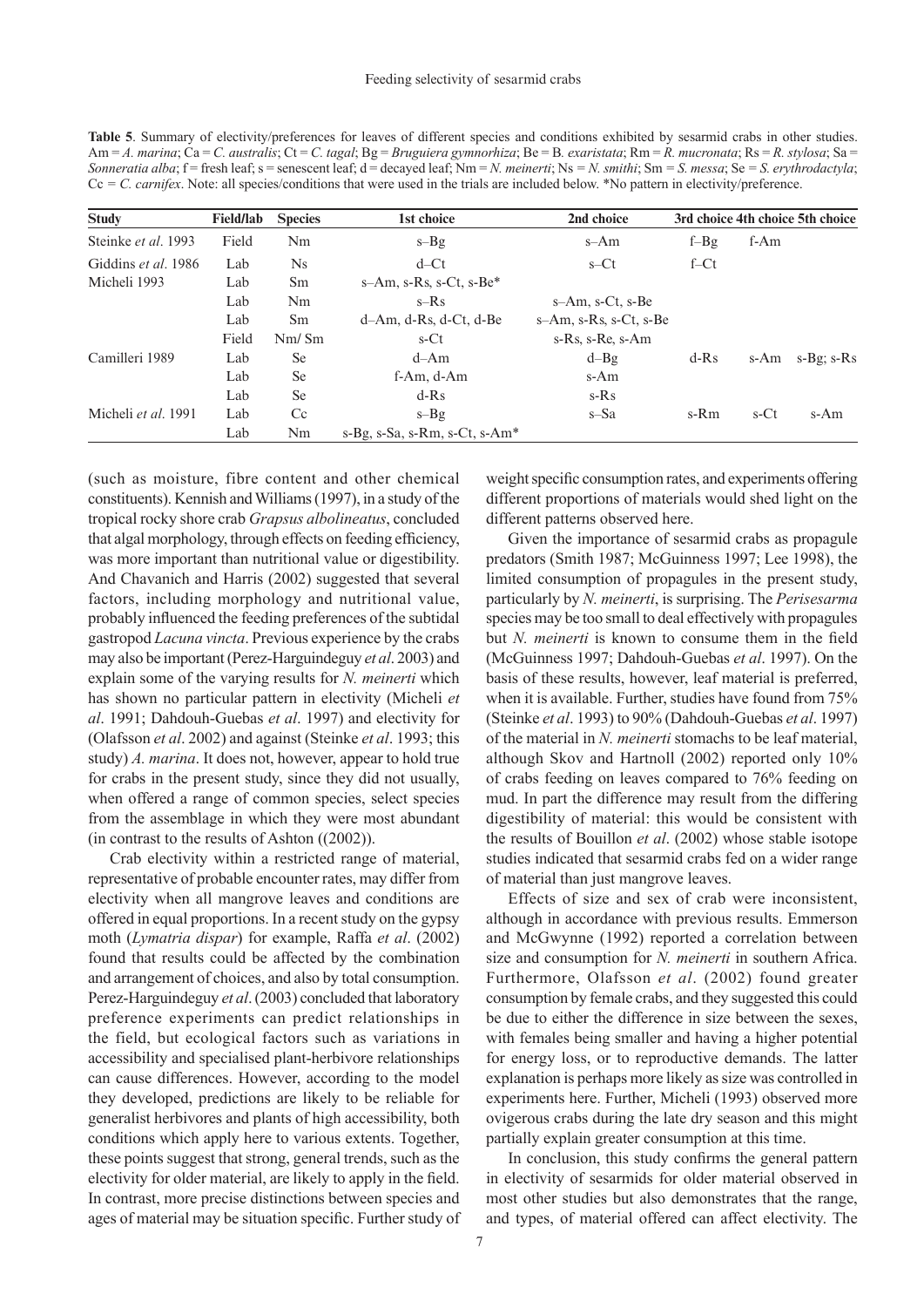amount consumed depends upon the size of the crab, and is likely to depend upon its sex and reproductive state. Furthermore, the results suggest that sesarmid crabs included in this study have a greater role in nutrient cycling than in forest structuring because of their selectivity of leaves over propagules. Hence, sesarmids in northern Australia appear to have a distinct overall ecological role than in other regions such as shown in some studies in new world mangrove forests (Smith *et al*. 1991). Future studies should attempt to confirm the findings here by; investigating weight specific consumption rates, determining whether 'feeding preferences' differ from 'feeding electivity' (Underwood *et al*. 2004), and ultimately determining the reasons underlying the high variability in sesarmid feeding selectivity for leaves of different mangrove species, observed in the majority of studies conducted thus far.

# Acknowledgments

This study was supported by a Large ARC grant (to K.A. McGuinness). We thank other local mangrove researchers for support and assistance. J. Warren provided helpful advice on the design and use of pitfall traps. We offer particular thanks to P. Davie for his valuable assistance in the identification of Northern Territory sesarmid crabs. Finally, the quality of the manuscript presented here has been markedly improved by the input and insight of the many reviewers, including J. Martin and K. Metcalfe. The experiments presented in this study comply with the current laws of the country in which the experiments were performed.

# **REFERENCES**

- Ashton, E.C. 2002. Mangrove sesarmid crab feeding experiments in Peninsular Malaysia. *Journal of Experimental Marine Biology and Ecology* **273**: 97–119.
- Ball, M. and Pidsley, S. 1988. Establishment of mangrove seedlings in relation to salinity. Pp. 123–134. In: Larson, H., Michie, M., and Hanley, J. (eds) Proceedings of a Workshop on Research and Management Held in Darwin. Australian National University Press: Canberra.
- Brocklehurst, P. and Edmeades, B. 1996. The mangrove communities of Darwin Harbour. Resource capability assessment branch technical memorandum No 96/9. Department of Lands, Planning and Environment: Darwin, Northern Territory.
- Bouillon, S., Dahdouh-Guebas, F., Rao, A., Koedam, N. and Dehairs, F. 2003. Sources of organic carbon in mangrove sediments: variability and possible ecological implications. *Hydrobiologia* **495**: 33–39.
- Bouillon, S., Koedam, N., Raman, A.V. and Dehairs, F. 2002. Primary producers sustaining macro-invertebrate communities in intertidal mangrove forests. *Oecologia* **130**: 441–448.
- Camilleri, J. 1984. Litter decomposition and resource partitioning in a mangrove forest: a case study in systems ecology and modelling. Unpublished PhD Thesis. Griffith University,: Queensland, Australia.
- Camilleri, J. 1989. Leaf choice by crustaceans in a mangrove forest in Queensland. *Marine Biology* **102**: 453–459.
- Cannicci, S., Gomei, M., Dahdouh-Guebas, F., Rorandelli, R. and Terlizzi, A. 2007. Influence of seasonal food abundance and quality on the feeding habits of an opportunistic feeder, the intertidal crab *Pachygrapsus marmoratus*. *Marine Biology*, **151**: 1331–1342.
- Chavanich, S., and Harris, L.G. 2002. The influence of macroalgae on seasonal abundance and feeding preference of a subtidal snail, *Lacuna vincta* (Montagu) (Littorinidae) in the Gulf of Maine. *Journal of Molluscan Studies* **68**: 73–78.
- Clough, B. 1992. Primary productivity and growth of mangrove forests. Pp 225–251. In: Robertson, A.I. and Alongi, D.M. (eds) Tropical mangrove ecosystems. American Geophysical Union: Washington.
- Conde, J.E. and Diaz, H. 1989. The mangrove tree crab *Aratus pisonii*  in a tropical estuarine coastal lagoon. *Estuarine and Coastal Shelf Science* **28**: 639–650.
- Coupland, G. 2002. The ecological interaction between insects and mangroves in Darwin Harbour, Australia. PhD Thesis. Northern Territory University: Darwin.
- Dahdouh-Guebas, F., Verneirt, M., Tack, J.F., Van Speybroeck, D. and Koedam, N. 1997. Food preferences in Neosarmatium meinerti de Man (Decapoda: Sesarminae) and its possible effect on the regeneration of mangroves. *Hydrobiologia* **347**: 83–89.
- Emmerson, W., and McGwynne, L. 1992. Feeding and assimilation of mangrove leaves by the crab Sesarma meinerti de Man in relation to leaf-litter production in Mgazana, a warm temperate southern African mangrove swamp. *Journal of Experimental Marine Biology and Ecology* **157**: 41–53.
- Fratini, S., Cannicci, S. and Vannini, M. 2000. Competition and interaction between Neosarmatium smithi (Crustacea : Grapsidae) and Terebralia palustris (Mollusca : Gastropoda) in a Kenyan mangrove. *Marine Biology* **137(2)**: 309–316.
- Giddins, R.I., Lucas, M.J., Neilson, M.J. and Richards, G.N. 1986. Feeding ecology of the mangrove crab Neosarmatium smithii (Crustacea: Decapoda: Sesarmidae). *Marine Ecology Progress Series* **33**: 147–155.
- Golley, F., Odum, H.T. and Wilson, R.F. 1962. The structure and metabolism of a Puerto Rican red mangrove forest in May. *Ecology* **43**: 9–19.
- Jones, D.A. 1984. Crabs of the mangal ecosystem. In: Por, F.D. and Dor, I. (eds) Hydrobiology of the Mangal. Dr W. Junk: The Hague, Netherlands.
- Kathiresan K. and Bingham, B. L. 2001. Biology of mangroves and mangrove ecosystems. *Advances in Marine Biology* **40**: 84–193.
- Kennish, R. and Williams, G.A. 1997. Feeding preferences of the herbivorous crab *Grapsus albolineatus*: The differential influence of algal nutrient content and morphology. *Marine Ecology Progress Series* **147**: 87–95.
- Lee, S.Y. 1997. Potential trophic importance of the faecal material of the mangrove crab *Sesarma messa*. *Marine Ecology Progress Series* **158**: 275–284.
- Lee, S.Y. 1998. Ecological role of grapsid crabs in mangrove ecosystems: a review. *Marine and Freshwater Research* **49**: 335–343.
- McGuinness, K.A. 1997. Dispersal, establishment and survival of *Ceriops australis* propagules in a north Australian mangrove forest. *Oecologia* **109**: 80–87.
- Mead, R. 1988. The design of experiments: statistical principles for practical applications. Cambridge University Press: Cambridge.
- Micheli, F., Gherardi, F. and Vannini, M. 1991. Feeding and burrowing ecology of two East African mangrove crabs. *Marine Biology*  **111**: 247–254.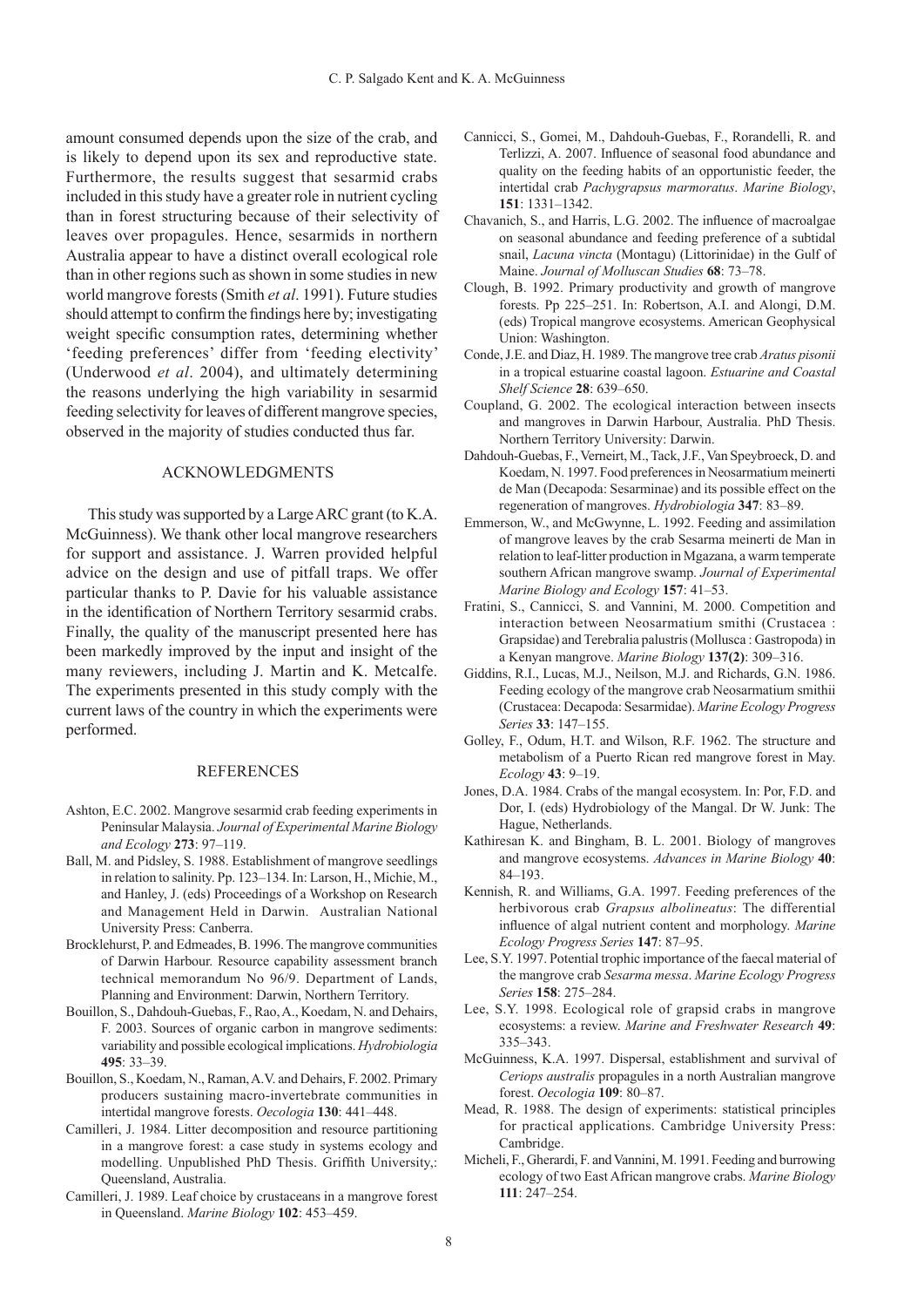- Micheli, F. 1993. Feeding ecology of mangrove crabs in North Eastern Australia: mangrove litter consumption by *Sesarma messa* and *Sesarma smithii*. *Journal of Experimental Marine Biology and Ecology* **171**: 164–186.
- Neilson, M.J., Painter, T.J., and Richards, G.N. 1986. Flavoglycan: a novel glyconjugate from leaves of mangrove (*Rhizophora stylosa* Griff.). *Carbohydrate Research* **147**: 315–324.
- Olafsson, E., Buchmayer, S. and Skov, M. 2002. The East African decapod crab *Neosarmatium meinerti* (de Man) sweeps mangrove floors clean of leaf litter. *Ambio* **31**: 569–573.
- Perez-Harguindeguy, N., Diaz, S., Vendramini, F., Cornelissen, J.H.C., Gurvich, D.E. and Cabido, M. 2003. Leaf traits and herbivore selection in the field and in cafeteria experiments. *Austral Ecology* **28**: 642–650.
- Raffa, K.F., Havill, N.P. and Nordheim, E.V. 2002. How many choices can your test animal compare effectively? Evaluating a critical assumption of behavioural preference tests. *Oecologia* **133**: 422–429.
- Roberston, A.I. 1986. Leaf-burying crabs: their influence on energy flow and export from mixed mangrove forests (Rhizophora spp.) in northeastern Australia. *Journal of Experimental Marine Biology and Ecology* **102**: 237–248.
- Robertson, A.I. 1988. Decomposition of mangrove leaf litter in tropical Australia. *Journal of Experimental Marine Biology and Ecology* **116**: 235–257.
- Salgado Kent, C.P. 2004. The significance of plant-animal interactions: how crabs affect structure and function. Unpublished PhD Thesis. Charles Darwin University: Darwin.
- Skov, M., and Hartnoll, R. 2002. Paradoxical selective feeding on a low-nutrient diet: why do mangrove crabs eat leaves. *Oecologia* **131**: 1–7.
- Smith, A.N. 1998. Benthic macroinvertebrates of tropical and subtropical Australian mangroves: relationships with litterfall and latitude. Unpublished MAppSc Thesis. Southern Cross University: Lismore, New South Wales.
- Smith, T.J. III. 1987. Seed predation in relation to tree dominance in distribution in mangrove forests. *Ecology* **68**: 266–273.
- Smith, T.J. III, Boto, K.G., Frusher, S.D. and Giddins, R.L. 1991. Keystone species and mangrove forest dynamics: the influence of burrowing by crabs on soil nutrient status and forest productivity. *Estuarine and Coastal Shelf Science* **33**: 419–432.
- Sousa, W. and Mitchell, B. 1999. The effect of seed predators on plant distributions: is there a general pattern in mangroves. *Oikos* **86(1)**: 55–66.
- Steinke, T., Rajh, A. and Holland, A. 1993. The feeding behaviour of the red mangrove crab *Sesarma meinerti* de Man, 1887 (Crustacea: Decapoda: Grapsidae) and its effect on the degradation of mangrove leaf litter. *South African Journal of Marine Science* **13**: 151–160.
- Underwood, A.J., Chapman, M.G. and Crowe, T. 2004. Identifying and understanding ecological preferences for habitat or prey. *Journal of Experimental Marine Biology and Ecology* **300**: 161–187.
- Warren, J.H.1987. Behavioural ecology of crabs in temperate mangrove swamps. Unpublished Ph.D. Thesis. University of Sydney: Sydney.
- Winer, B., Brown, D., and Michels, K. 1991. Statistical principles in experimental design, 3rd edition. McGraw-Hill Inc.: New York.
- Woodroffe, C., Bardsley, K., Ward, P. and Hanley, J. 1988. Production of mangrove litter in a macrotidal embaryment, Darwin Harbour, N.T., Australia. *Estuarine, Coastal and Shelf Science* **26**: 581–598.

Accepted 8 October 2008